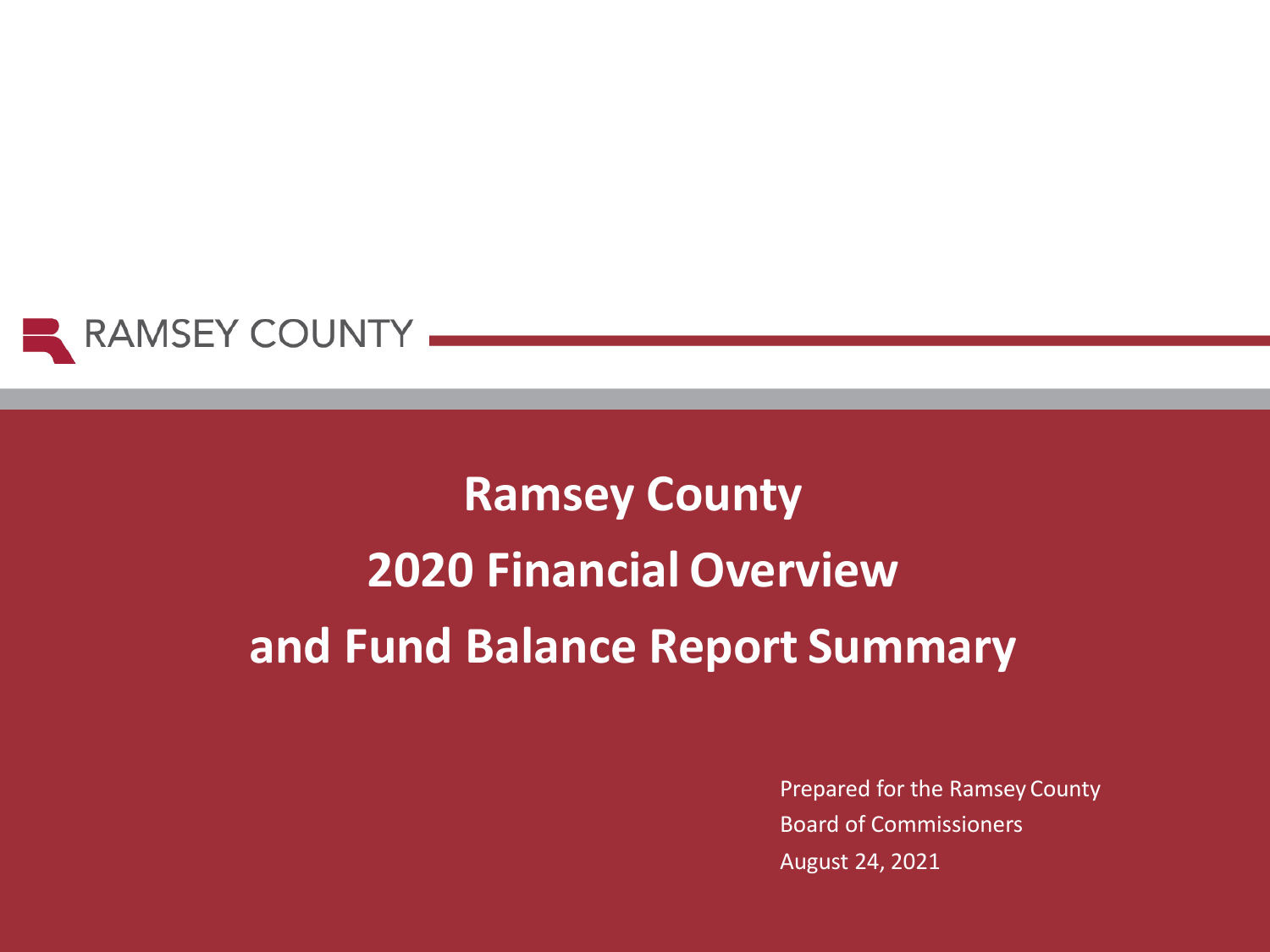

## **Purpose of the Presentation**

- Review how Ramsey County ended 2020 financially
- Summarize the Ramsey County 2020 Fund Balance Report
- Year in Review
- Looking Ahead
- 2022/2023 Budget Financial Overview

The 2020 [Comprehensive Annual Financial Report](https://www.ramseycounty.us/sites/default/files/Budget%20and%20Finance/Comprehensive%20Annual%20Financial%20Report%20w%20pg%20numbers%20internet%20REVISED%20linked.pdf) is posted on ramseycounty.us/budget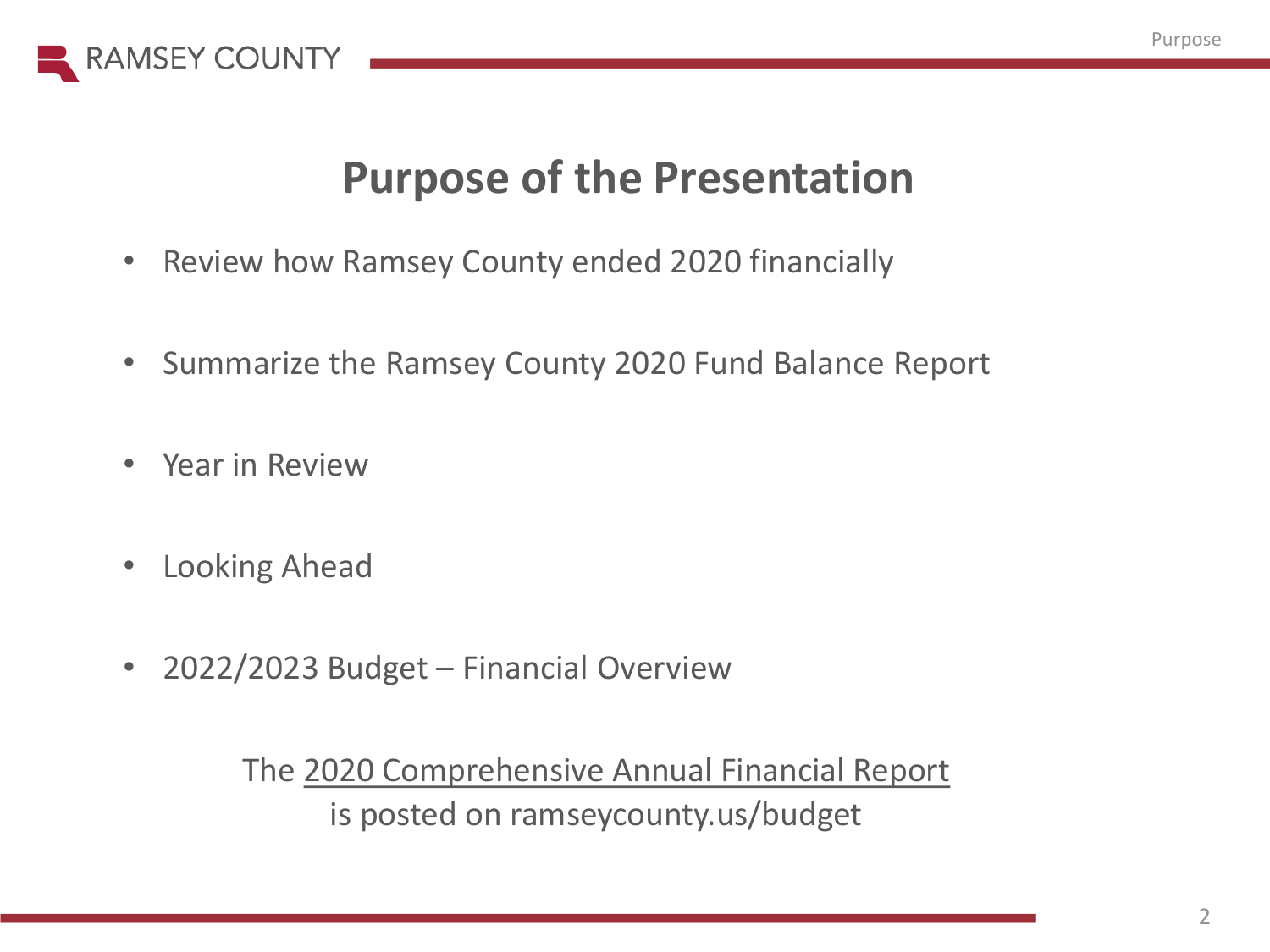



General Fund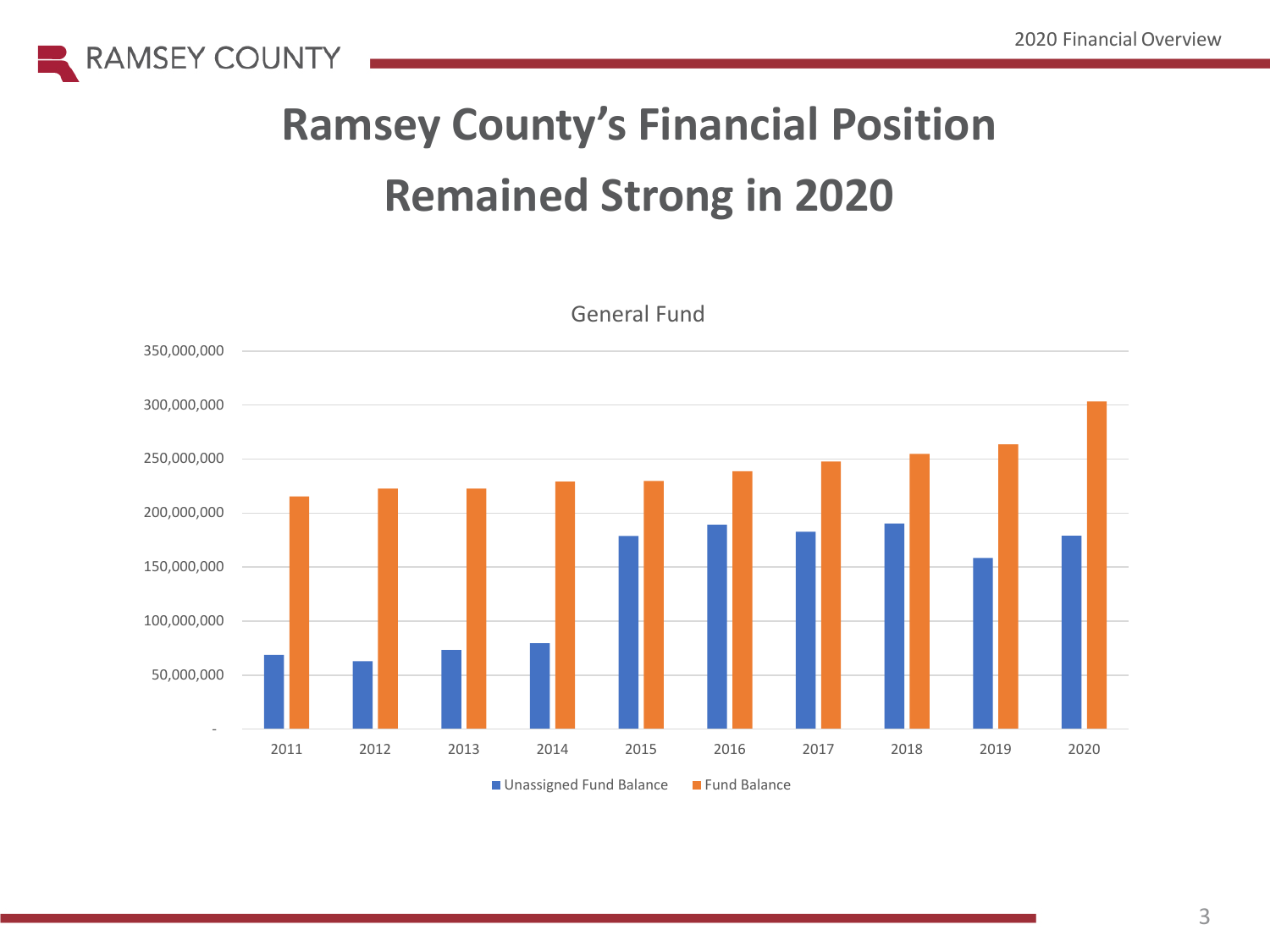



General Obligation Bonds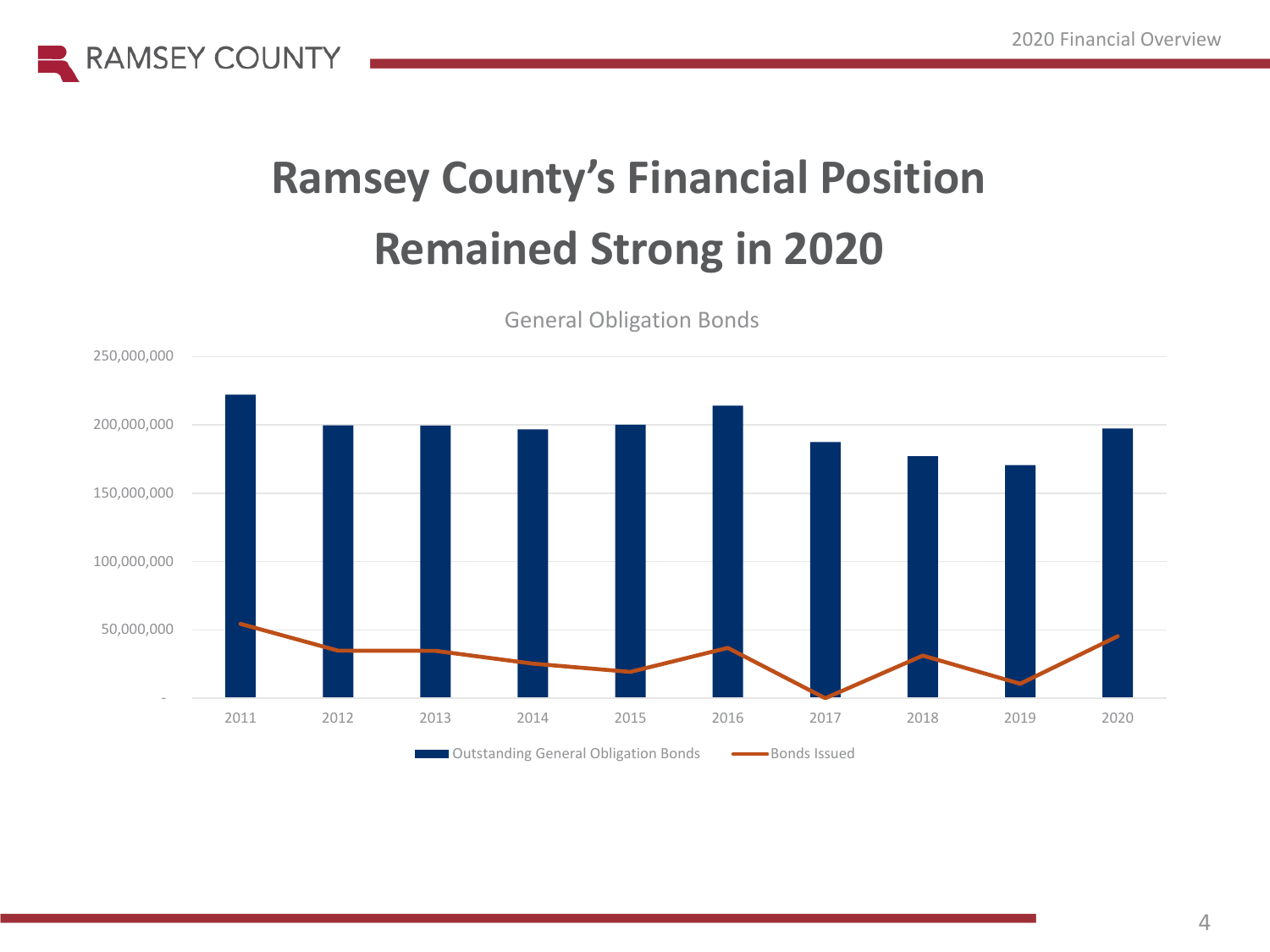



Countywide Net Position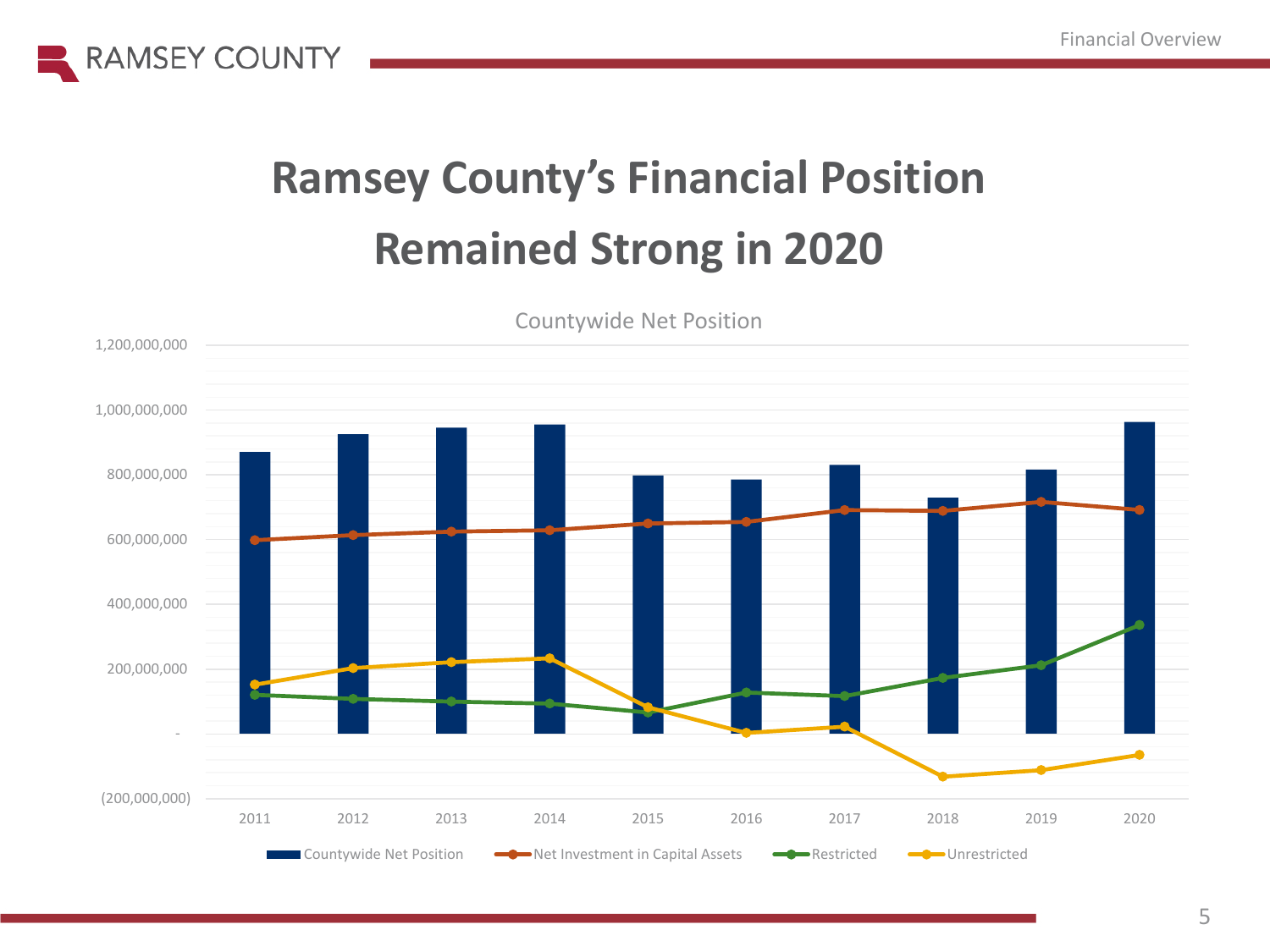



Taxable Market Value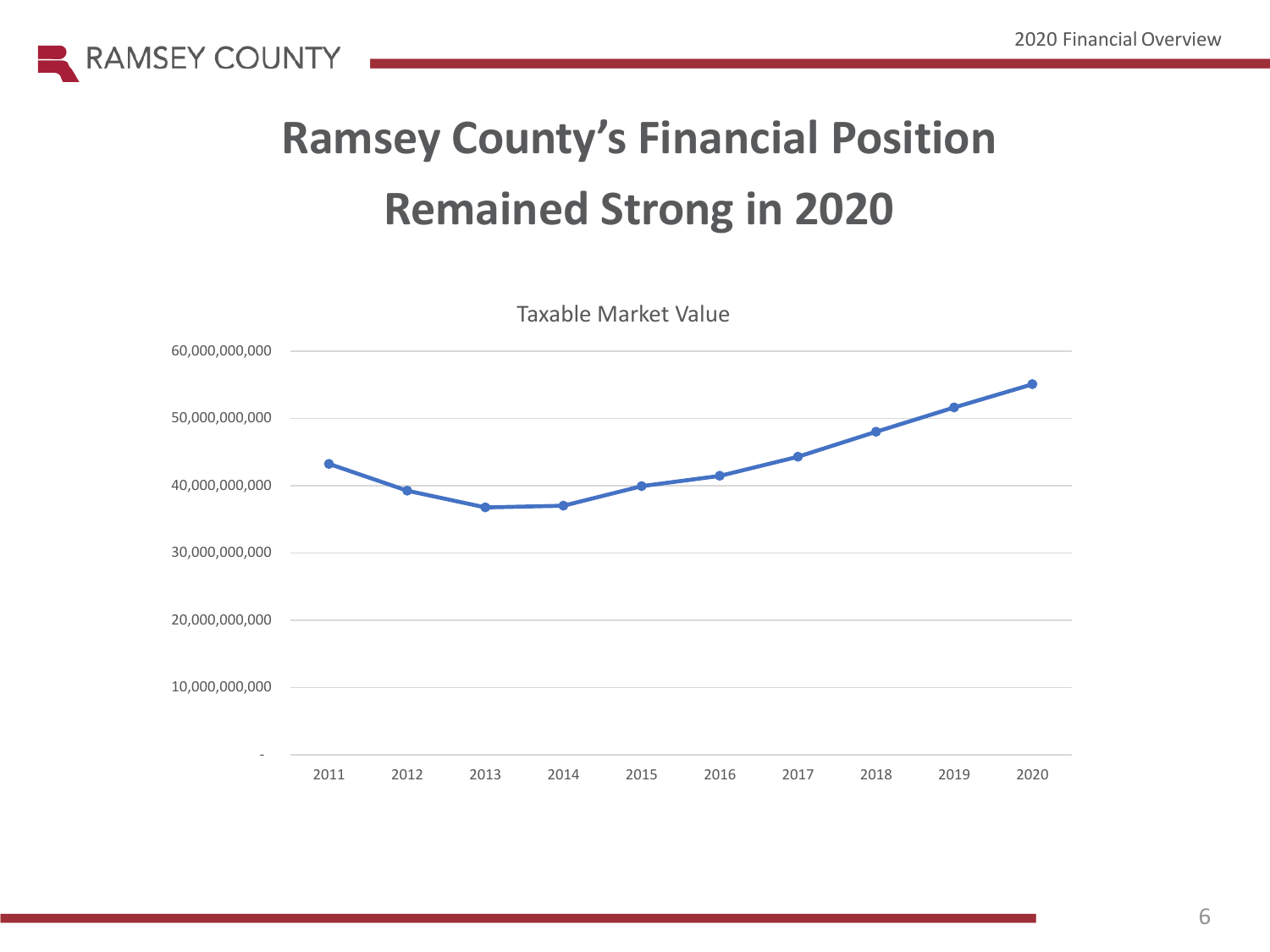

## **2020 Financial Achievements as Recognized by Independent Evaluators**

- **AAA bond rating** received from both rating agencies (since 2001):
	- In the top 2.1% of U.S. counties.
	- One of four in Minnesota and one of only 65 of 3,144 U.S. counties.
- The rating agencies commented very favorably on the county's:
	- Very strong management.
	- Stable operations and healthy reserves.
	- Low debt burden.
	- Strong budgeting practices.
- Received **all three** Government Finance Officers Association (GFOA) awards:
	- Comprehensive Annual Report.
	- Budget Presentation.
	- Popular Annual Financial Report.
- Unmodified (clean) audit opinion from the State Auditor.

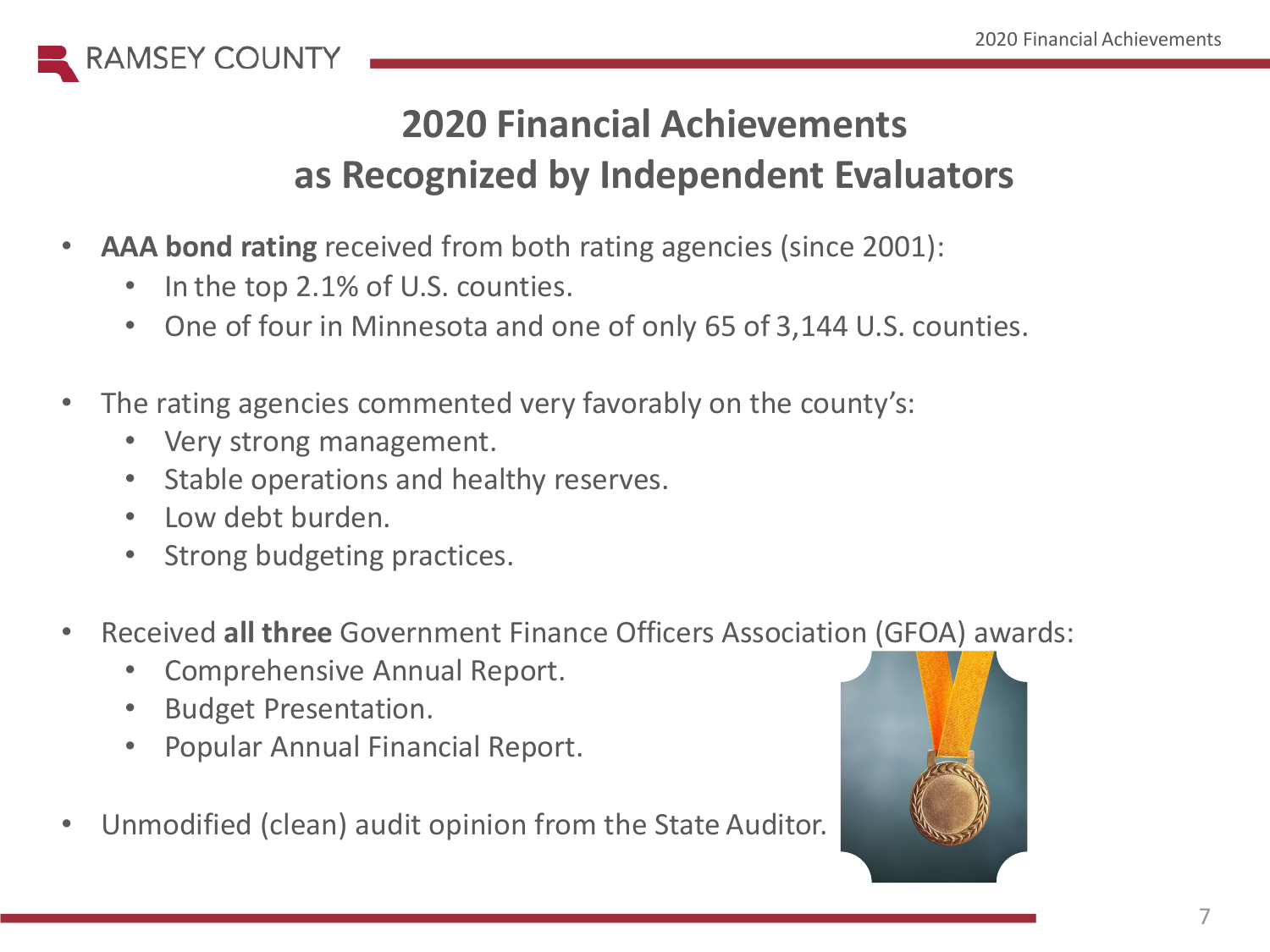

### **General Fund Balance Policy**

#### Unrestricted General Fund of no more than 50% comparison

Fund Balance Policy - Resolution 2013-318

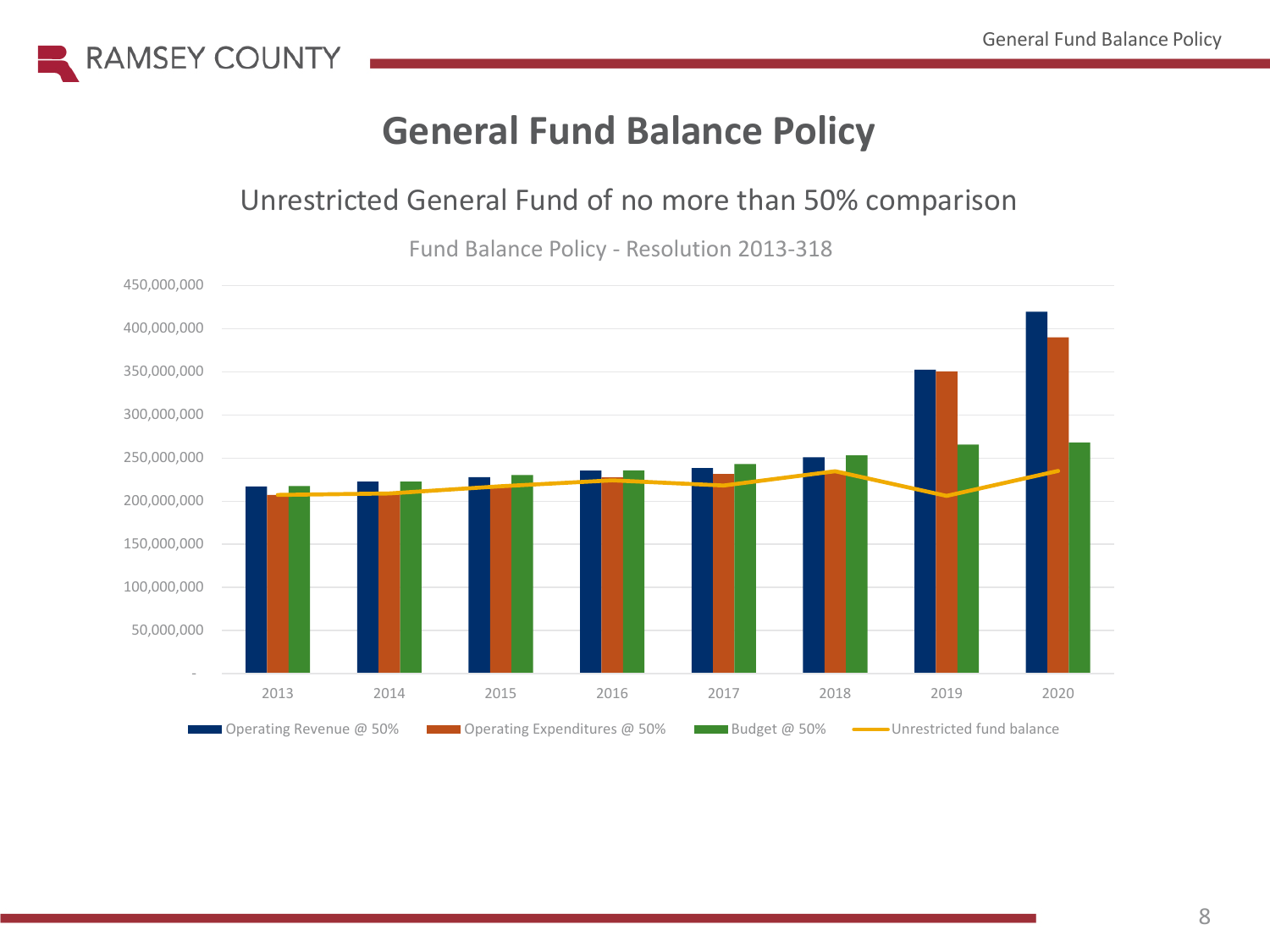

### **General Fund Balance Policy**

• Maintain an **unassigned** General Fund balance of no less than two months of the subsequent year's budget.

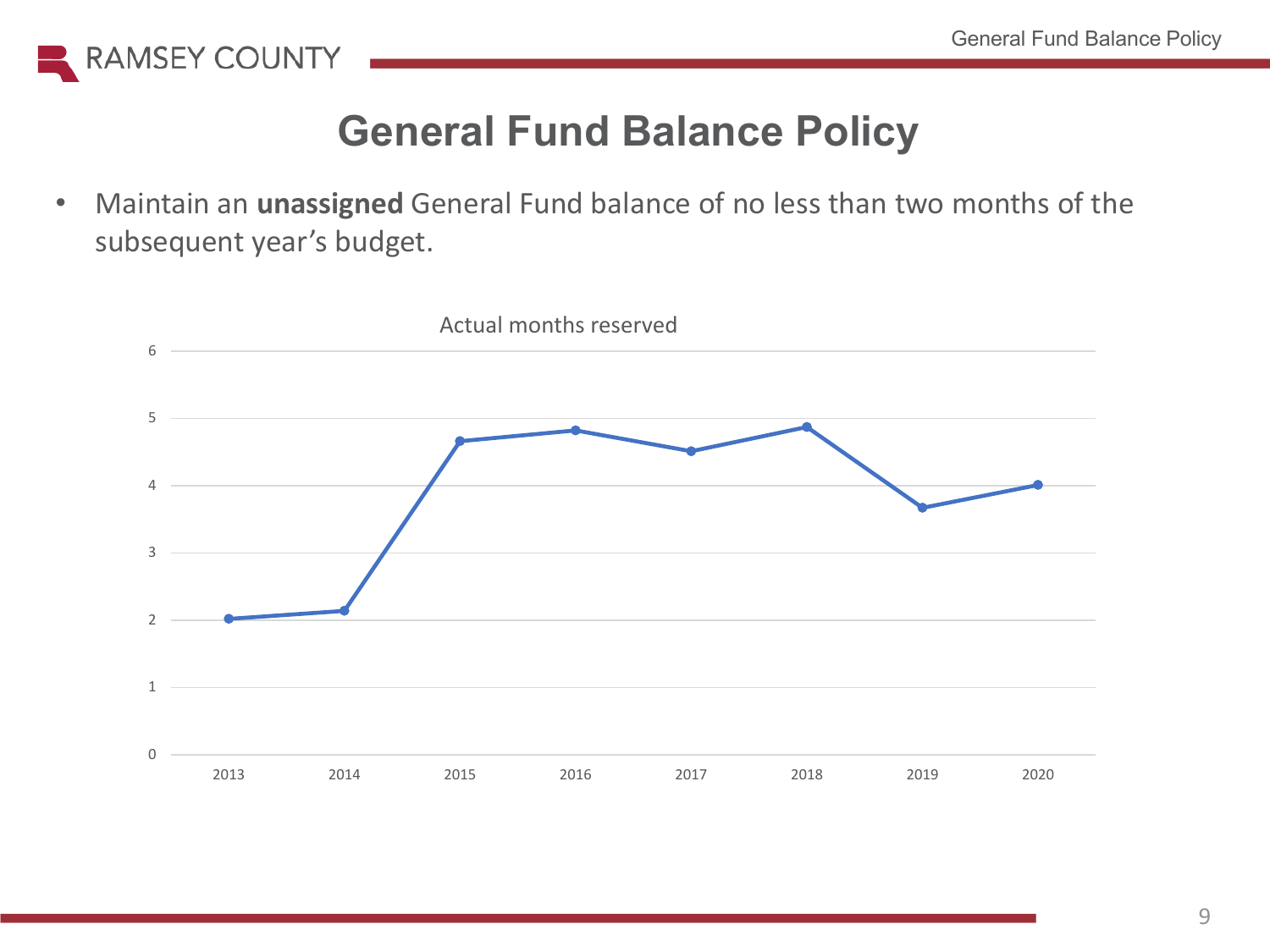

### **Year In Review - 2020**

- Unpredictable and full of challenges and opportunities
	- COVID
	- Economic Downturn
	- Civil Unrest
- CARES funding of \$96M
	- Investments in our community
	- Public Health, Homelessness, Financial Supports, Workforce, Small Business
- Capital Investments
	- Recycling and Energy, Capital Improvement Plan, Refinancing
- Guided by Strategic Priorities
	- Positive Year End
	- 2021 Supplemental Budget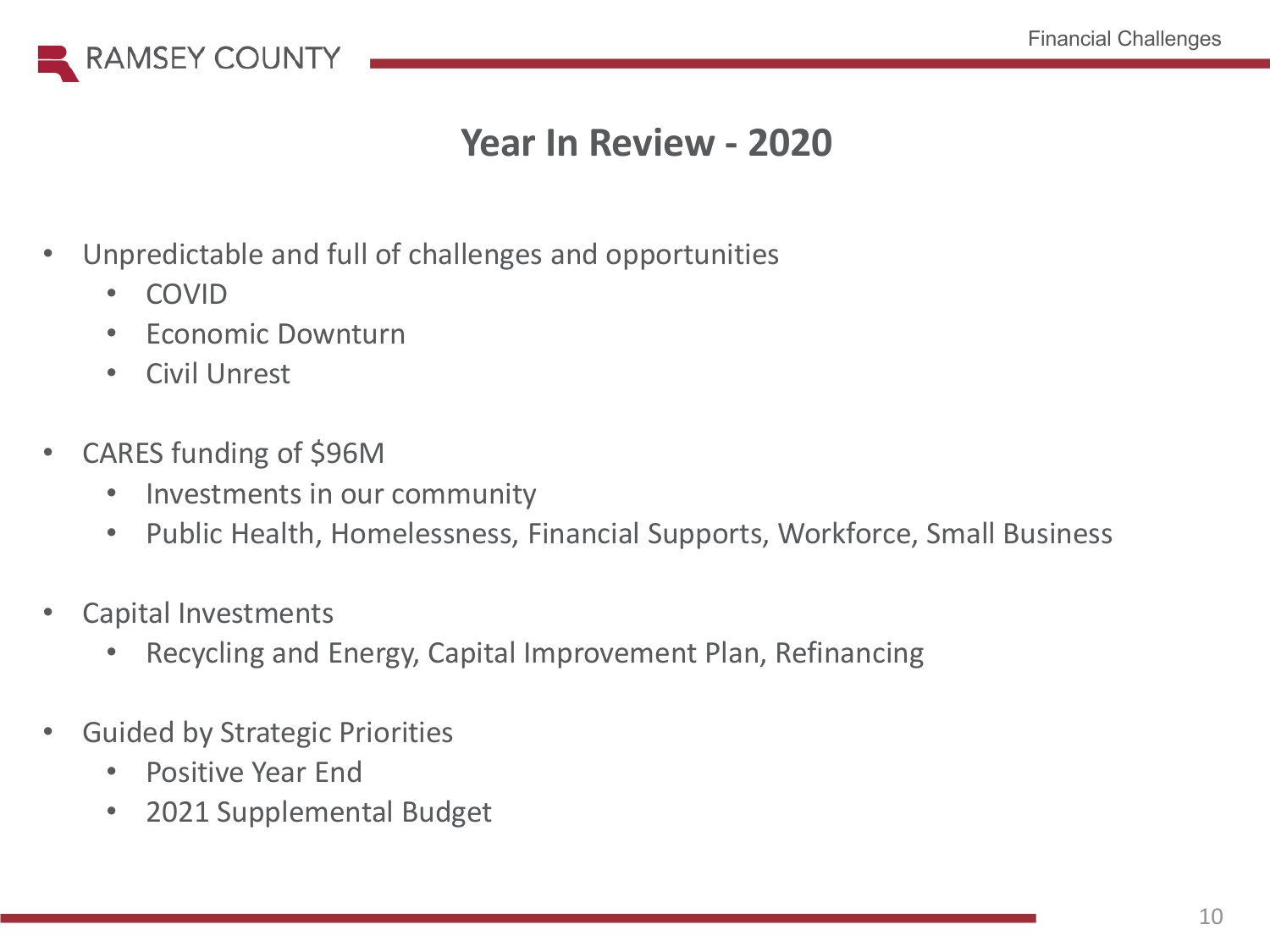

## **Looking Ahead Supporting the Mission and Vision**

- 2021 Budget and Year to Date
	- 0% levy
	- Managing well; anticipate a positive year end
	- Pressure points
- State Budget
	- Funding for Homelessness aid, PH, DHS overpayment issue, Corrections
- COVID related funding
	- ARPA \$107.7M for Tier 1 immediate needs through Tier 5 Transformational change
	- Emergency Rental Assistance Funds
	- Minnesota Department of Health
	- Federal Emergency Management Agency (FEMA)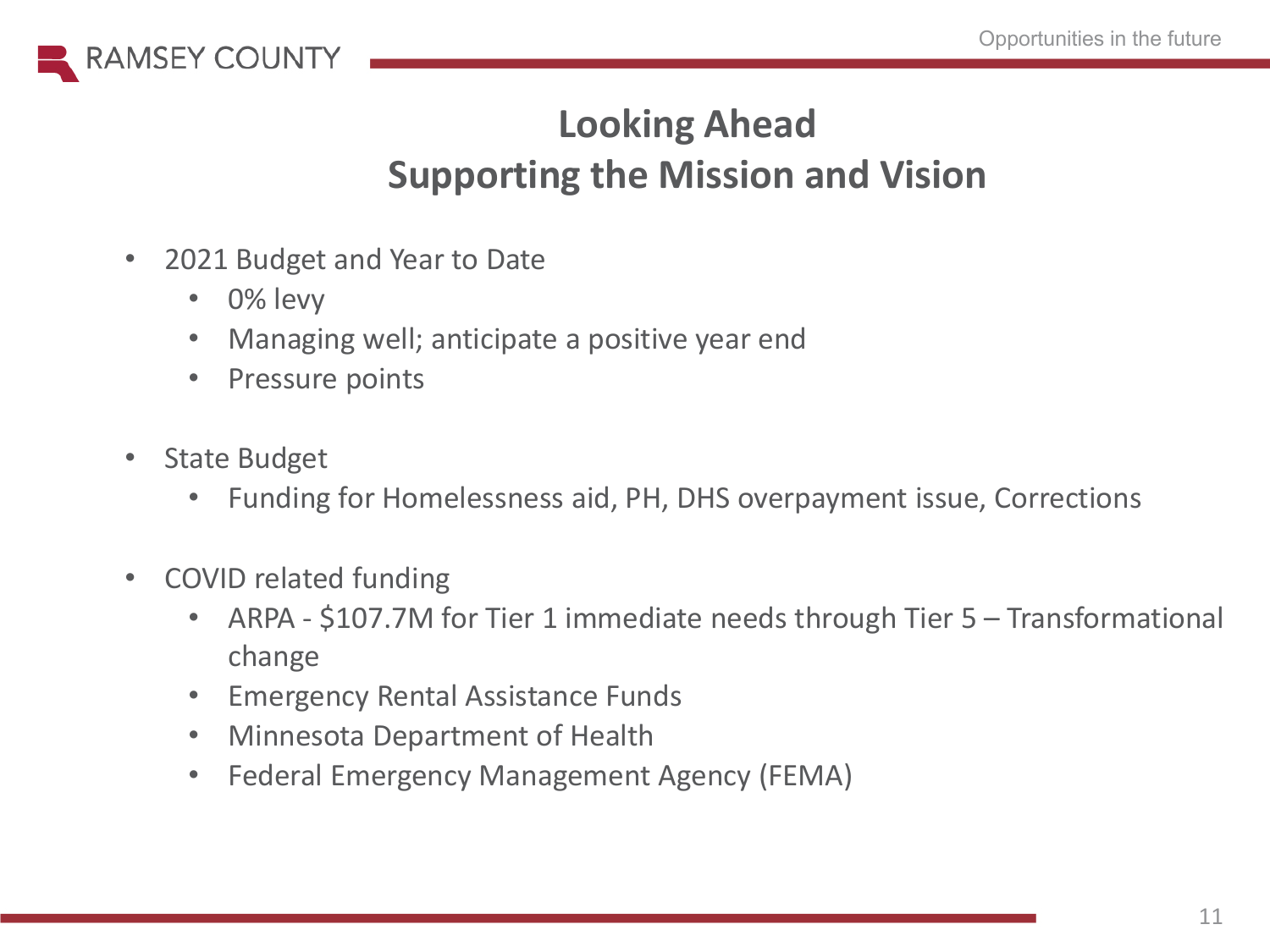

### **Tax Levy Comparison – 2012 base year**

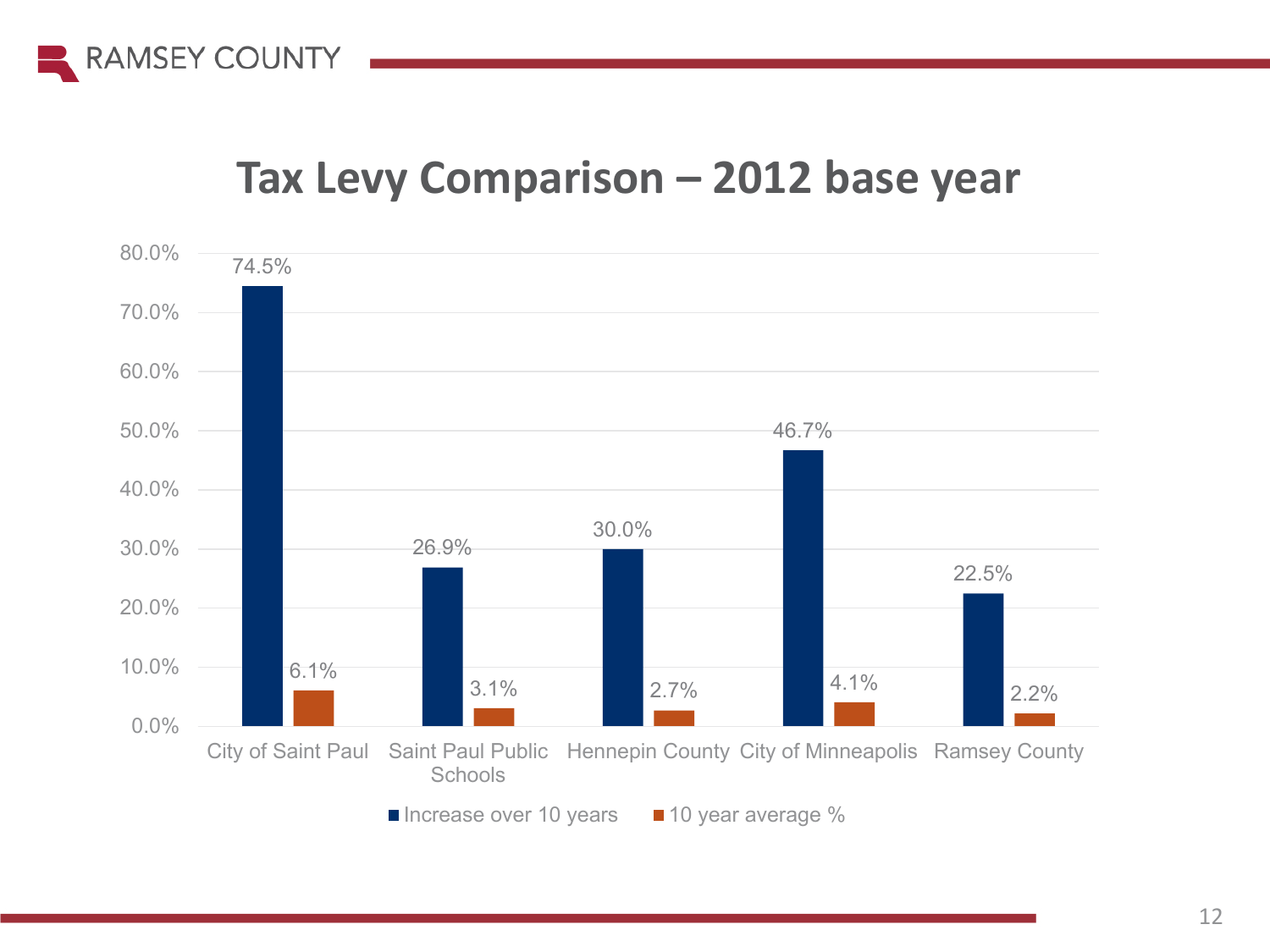

## **2022-2023 Budget Thoughts and Beyond**

- Scale and Sustain
- Continued focus on Strategic Priorities
- Foundational Excellence
- ARPA funding and transformational change
- Community Engagement
- 2024/2025

The [2022-2023 Budget](https://www.ramseycounty.us/your-government/budget-finance)

is posted on ramseycounty.us/budget